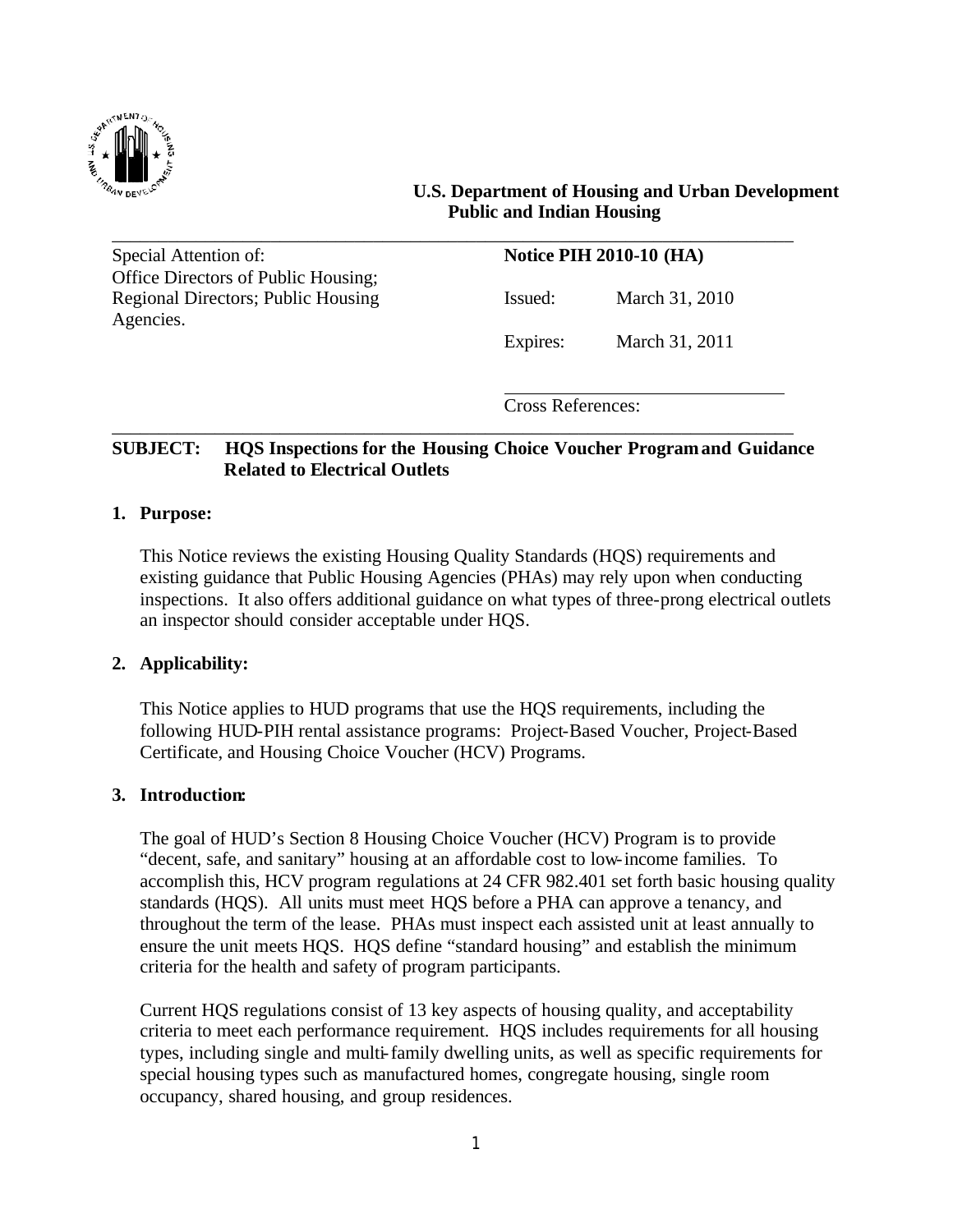# **4. Background:**

A May 2008, HUD Office of Inspector General (OIG) report concluded that HUD did not have adequate controls to ensure that HCV program housing was in material compliance with HUD's HQS. This Notice reviews the existing HQS requirements and identifies the guidance that PHAs may rely upon when conducting inspections until the Department issues updated guidance on HQS.

The Notice is divided into two sections. The first section lists the HUD program requirements that apply to HQS and supplementary guidance that PHAs and inspectors may rely upon when conducting inspections. The second section deals with the issue of electrical receptacles, which is an area of concern for many inspectors conducting HQS inspections.

# **5. Housing Quality Standards:**

#### **A. General**

The HCV program is designed to cover a diverse housing stock of different ages, structure types, geographic location and climate. In light of this approach, HUD issued guidance that PHAs can rely upon for the interpretation of HQS. It is important to note that, based upon the diversity of the housing stock nationwide, many of the criteria rely upon the expertise and knowledge of a PHA's housing inspectors to determine whether a unit meets HQS. This Notice identifies program requirements related to HQS inspections as well as reference materials that HUD has issued to supplement the regulatory requirements.

#### **B. Program Requirements**

HUD's current HQS regulations for the HCV program are found at 24 CFR 982.401, and consist of the 13 key aspects of housing quality and the accompanying Performance Requirements and Acceptability Criteria. The PHA must comply with the regulations, which are always the controlling requirement if there is a conflict between them and any other guidance.

The Department also issued the following two inspection forms. PHAs must comply with one of these forms when conducting HQS inspections.

- (1) Inspection Form HUD-52580; or
- (2) Inspection Checklist, Form HUD-52580A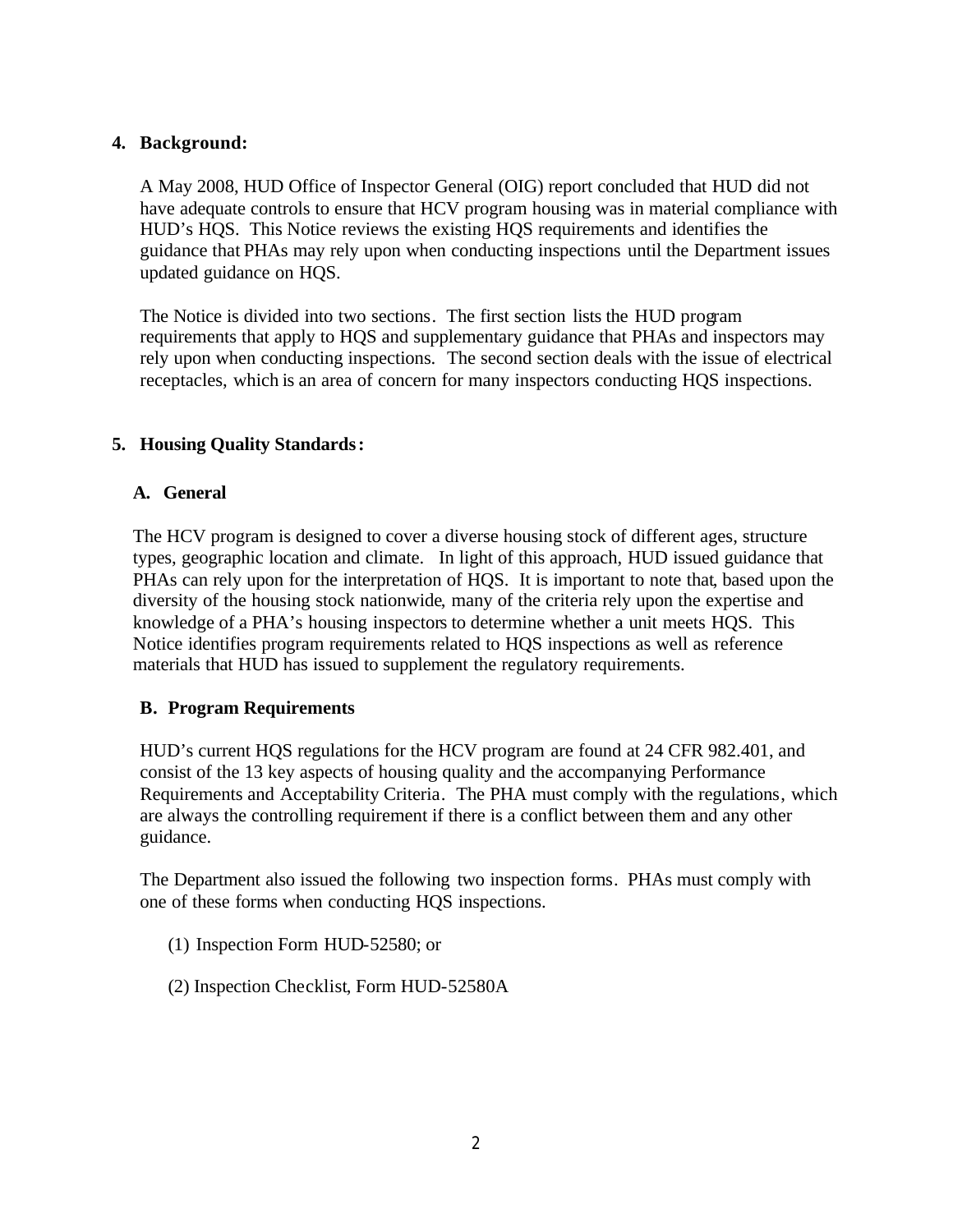# **C. Supplemental Materials**

The Department issued supplemental materials, which set out daily operating procedures in more detail than is included in the regulations. While the supplemental materials do not have the force of regulation, PHAs may rely on the materials as reflective of HUD's interpretation of its regulations. The Department issued the following supplemental materials to assist PHA inspectors in determining if a unit will pass the HQS inspection:

(1) Chapter 10 of the Housing Choice Voucher Program Guidebook, 7420.10G, and

#### (2) Housing Inspection Manual.

Although the Department designed these materials to minimize the amount of ambiguity and subjectivity in the application of the requirements, there will be situations where the professional judgment of the inspector will be necessary to differentiate between a pass or fail condition.

#### **6. Electrical Receptacles:**

#### **A. Background**

The HCV program regulations at 24 CFR 982.401(f) set forth the HQS requirements and acceptability criteria with respect to illumination and electricity for the housing unit. The regulations state that a unit must include the following acceptability criteria for electricity.

- the kitchen and bathroom must have one permanent ceiling or wall light fixture in proper operating condition;
- the kitchen must have at least one electrical outlet in proper operating condition; and
- the living room and each bedroom must have at least two electrical outlets in proper operating condition (permanent overhead or wall-mounted light fixtures may count as one of the required electrical outlets).

The inspector is responsible for determining whether the outlets are in "proper operating condition." While the regulation does not define what the Department considers "proper operating condition," HUD-Form 52580A cites examples of electrical hazards including:

- broken wiring;
- non-insulated wiring;
- frayed wiring;
- improper types of wiring, connections or insulation;
- wires lying in or located near standing water or other unsafe places;
- light fixture hanging from electric wiring without other firm support or fixture;
- missing cover plates on switches or outlets;
- badly cracked outlets;
- exposed fuse box connections; and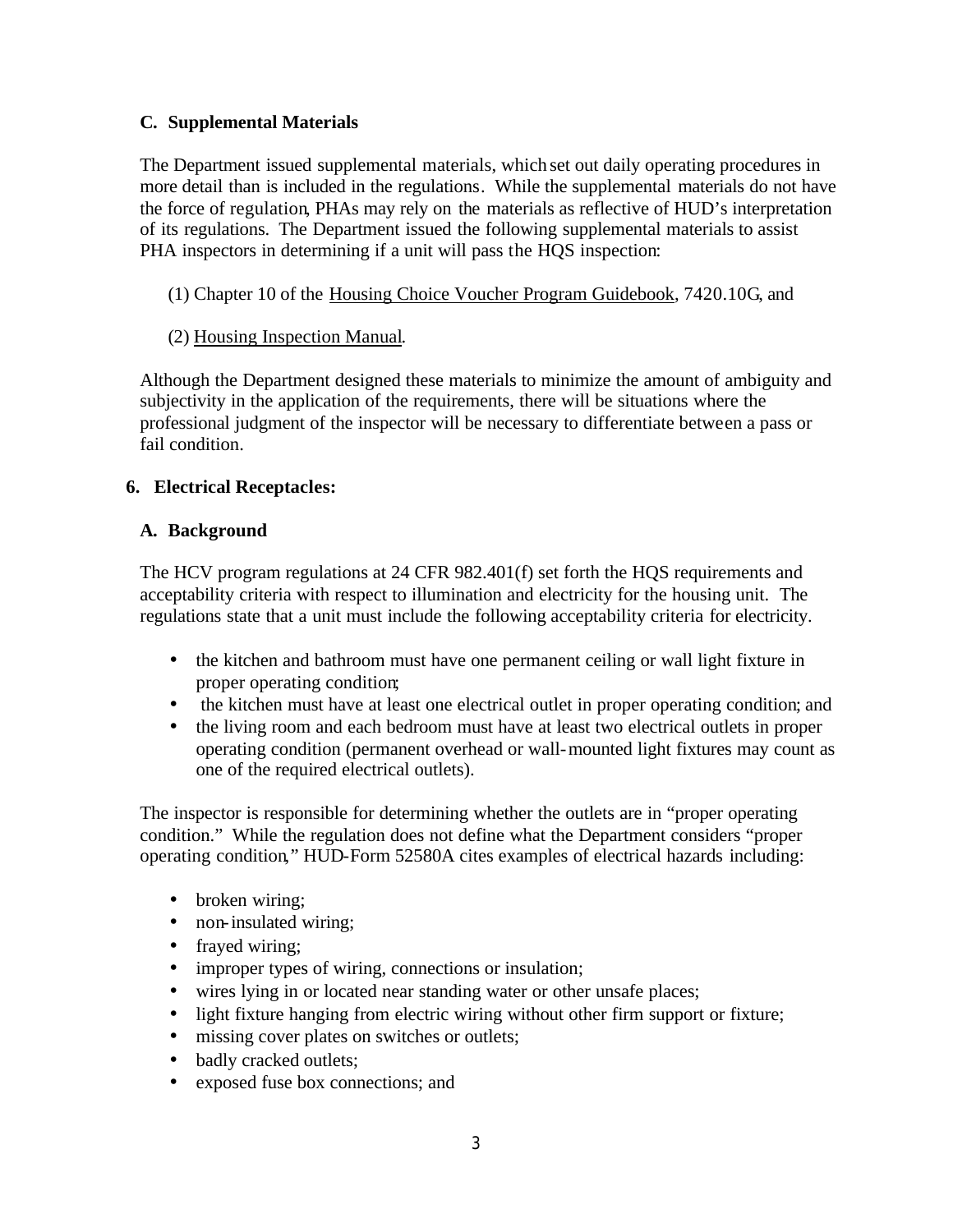• overloaded circuits evidenced by frequently "blown" fuses (which the inspector determines by asking the tenant).

# **B. Types of Outlets and Their Prope r Operating Condition**

In response to an OIG audit, HUD is issuing this Notice to clarify the proper operating condition of electrical outlets (110V/120V). There are two basic types of outlets: twopronged (also called "two-slotted") and three-pronged outlets. Three-pronged outlets have an additional hole for a ground wire, and are "grounded outlets." Two-pronged outlets are "ungrounded."

Generally, original two-pronged, ungrounded outlets and original three-pronged, grounded outlets are acceptable under the HQS. "Upgraded" outlets, which have been changed from two-pronged to three-pronged, are the major area of concern in this Notice.



FIGURE 1 UNGROUNDED





# FIGURE 2 GROUNDED

FIGURE 3 GFCI

θ

**RESET** 

# **Ungrounded Outlets**

Older construction (pre-1975) housing will usually have ungrounded two-pronged outlets, which is an acceptable type of outlet under the HQS. (Figure 1) Homes constructed with a two-wire electrical system include only a hot and neutral wire. Two-pronged ungrounded systems and outlets are acceptable under HQS as long as the outlet is in proper operating condition. An owner does not need to upgrade the electrical system of the unit (convert two-pronged outlets to three-pronged) in order for the unit to pass an HQS inspection.

# **Grounded Outlets**

Newer construction housing will usually have three-pronged outlets, which are acceptable under HQS if the outlets are grounded. (Figure 2) Newer units constructed with a threewire electrical system include a hot, neutral, and ground wire. This Notice outlines traditional methods of testing grounded outlets for proper operating condition below.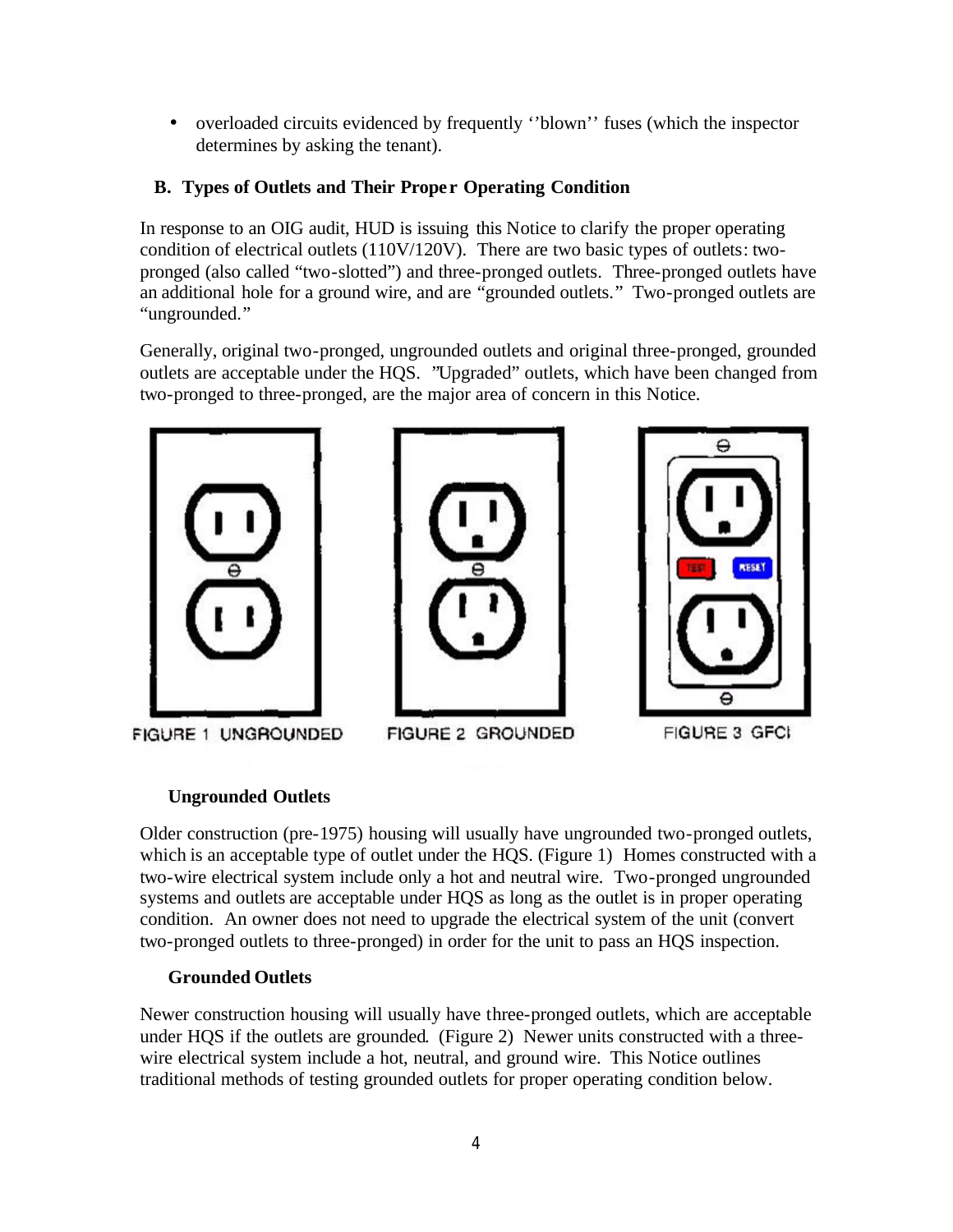# **"Upgraded" Outlets**

Many of the cords for today's appliances contain three-pronged plugs, which can cause problems when an older home does not have three-pronged outlets for these grounded plugs. In the case of older homes, owners often replace two-pronged, ungrounded outlets with three-pronged, grounded type outlets in order to establish appropriate outlets for appliances that have cords with three-pronged plugs. However, in some cases, owners may replace two-pronged, ungrounded outlets with the three-pronged, grounded type outlets without the necessary rewiring that adds a ground wire to the newly installed, grounded type outlet.

Three-pronged, grounded type outlets should not be substituted for ungrounded outlets unless (1) a ground wire is connected to the outlet, or (2) a Ground Fault Circuit Interrupter (GFCI) protects the outlet. (Figure 3) Installing a new ground wire may require a licensed electrician to install a new wire to the circuit breaker box and may be prohibitively expensive. A more cost-effective method is to protect the outlet with a GFCI, which provides protection to the outlet. If the GFCI senses a difference in current flow between the hot and the neutral terminals, it shuts off the flow of current to the outlet.

An older construction house with a grounded outlet (Figure 2) would be an indication that the unit may have undergone some upgrading. In such cases, the Department recommends testing a sample of outlets in the unit to determine if three-pronged outlets are in proper operating condition, in addition to verifying the proper operating condition of the required number of outlets per room.

# **Testing of Outlets to Determine Proper Operating Condition**

# **Two-pronged, Ungrounded Outlets**

The traditional method of testing a two-pronged, ungrounded outlet is to plug an appliance into the outlet and verify that the appliance turns on. This simple method is acceptable for determining that the ungrounded outlet is in proper operating condition and meets HQS.

#### **Three-pronged Outlets**

A three-pronged outlet must meet one of the following three standards for the inspector to consider the outlet in "proper operating condition" as required by HQS:

- 1. The outlet is properly grounded.
- 2. A GFCI protects the three-pronged, ungrounded outlet.
- 3. The outlet complies with the applicable state or local building or inspection code.

The inspector needs to use an outlet tester to determine whether the outlet is properly grounded. There are two types of outlet testers that an inspector can use to determine a properly grounded outlet: a two-wire tester or a three-pronged tester.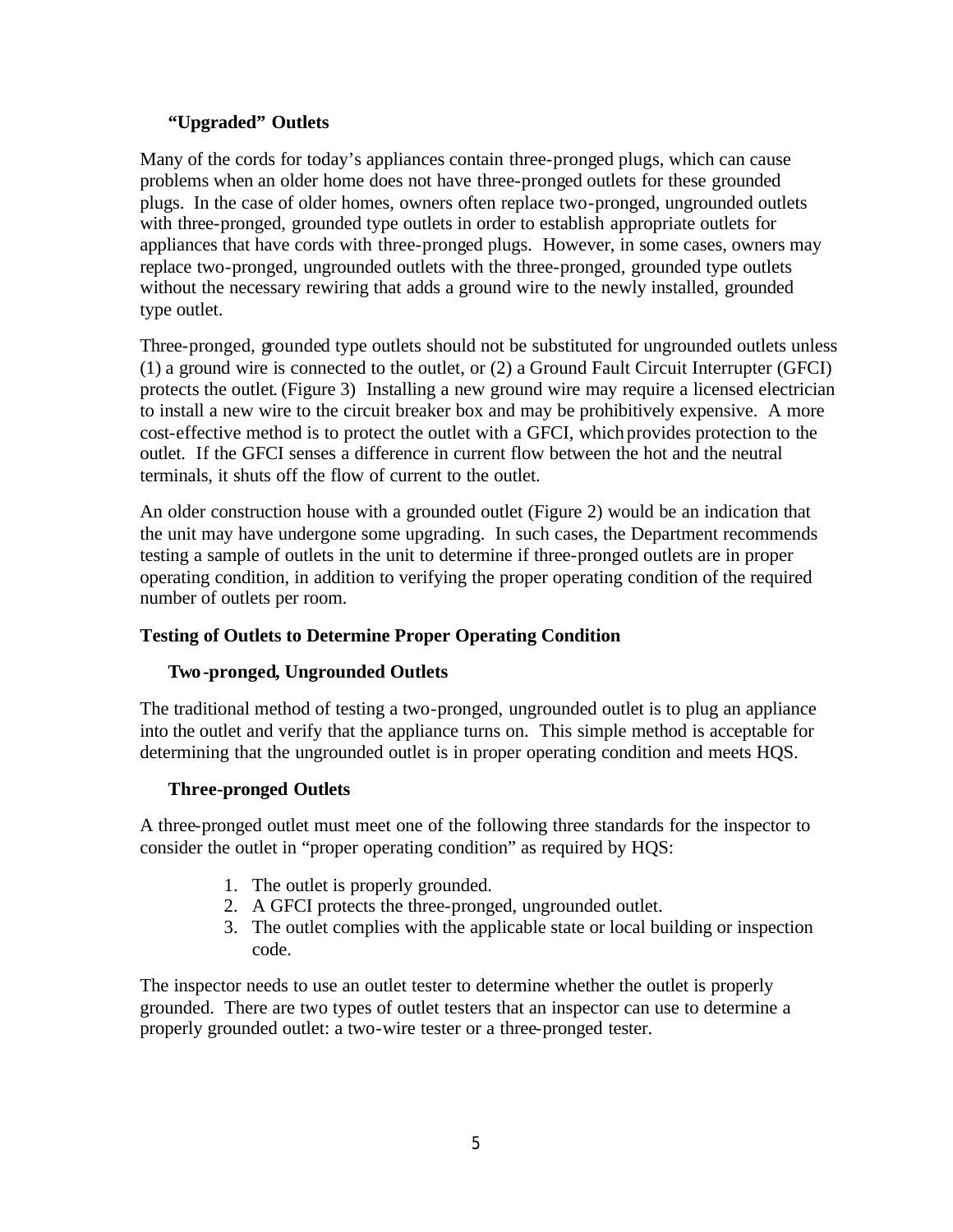# **Two Wire Tester Three Prong Tester**

To test an outlet with a two-wire tester, an inspector inserts one probe into the hot slot (usually, the smaller slot) of the outlet and one probe into the ground hole (bottom hole). If the outlet is properly grounded, the indicator light should light brightly in the same manner that the light shines when the inspector inserts the probes of the tester into the hot and neutral (right and left) slots.

To test an outlet with a three-pronged tester, the inspector should plug the device in and note the pattern of the lights. Usually there will be a legend printed on the device describing what the lights indicate. The instructions provided by the manufacturer of the tester should be followed.

If the inspector determines that the outlet is not properly grounded based on the results of the outlet tester, he/she may need to conduct some additional investigation to determine if a GFCI protects the outlet. A GFCI can be located at the outlet that is being tested or upstream on the circuit of the outlet. If the GFCI is at an outlet, it will look similar to Figure 3 above, and the inspector should accept the outlet as GFCI-protected after testing the functionality of the GFCI as indicated below.

As stated above, an ungrounded outlet may be protected by a GFCI at another outlet that is upstream from the ungrounded outlet. If the inspector suspects that this may be the case, there is an easy way to determine if the GFCI protects an outlet. The inspector should "trip" all of the GFCIs in the unit; both at the outlet and in the circuit breaker box and determine if there is power to the ungrounded outlet. If the power to the outlet is off, then one of the GFCIs protects the outlet.

Occasionally, a GFCI may be located on the circuit breaker at the load center (circuit breaker box). The following image depicts a GFCI breaker: the distinctive indicator is the "Test" button mounted on the breaker. An inspector may want to "trip" the GFCI in order to identify that the power shuts off to any ungrounded outlet that is protected by the breaker. To "trip" the GFCI, the inspector would press the test button (A) and the switch (B) will move and shut off power to the circuit. This allows the inspector to verify that the outlet is GFCI- protected.